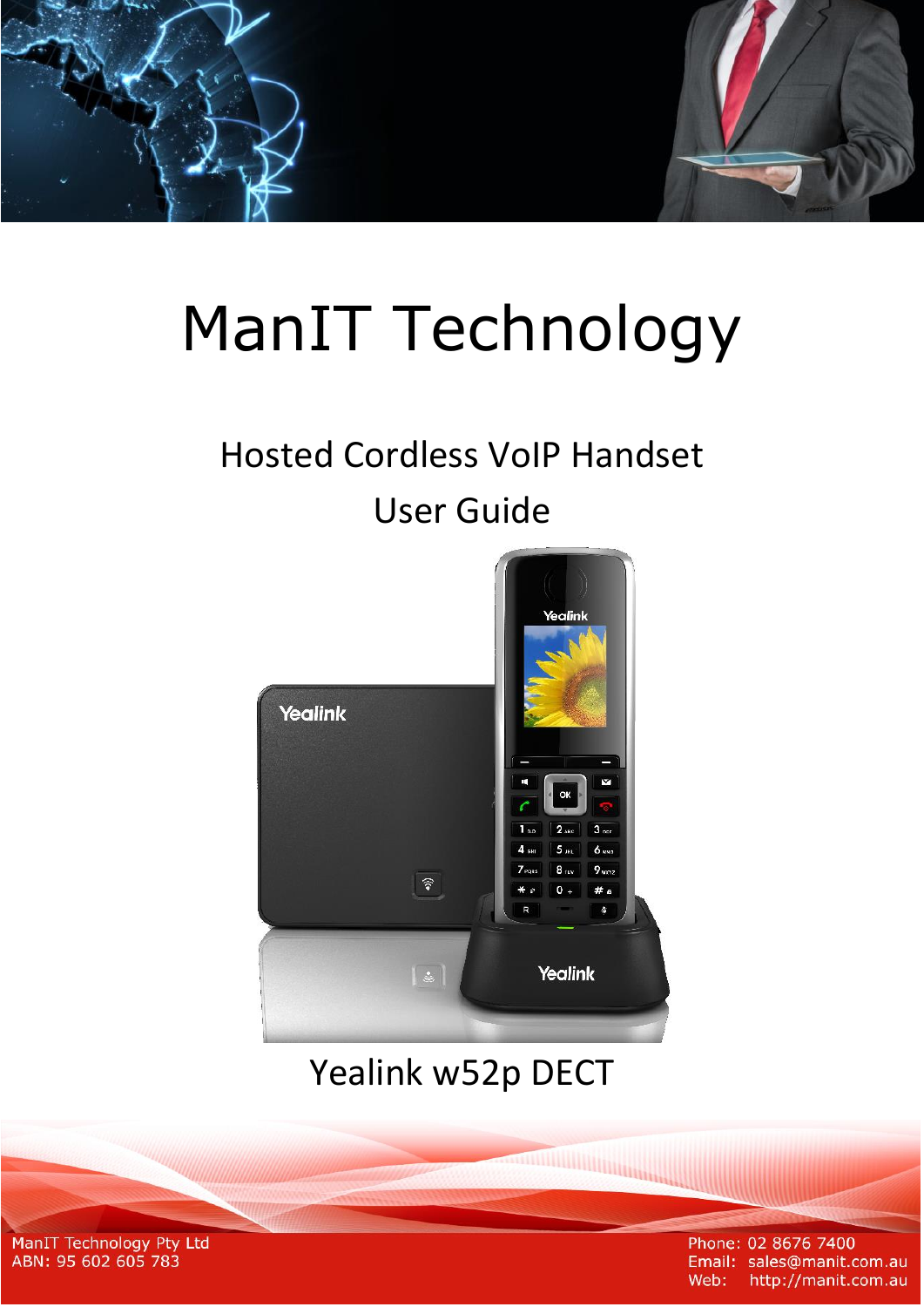## **Understanding your phone and buttons**



Yealink w52p DECT phone in charger pictured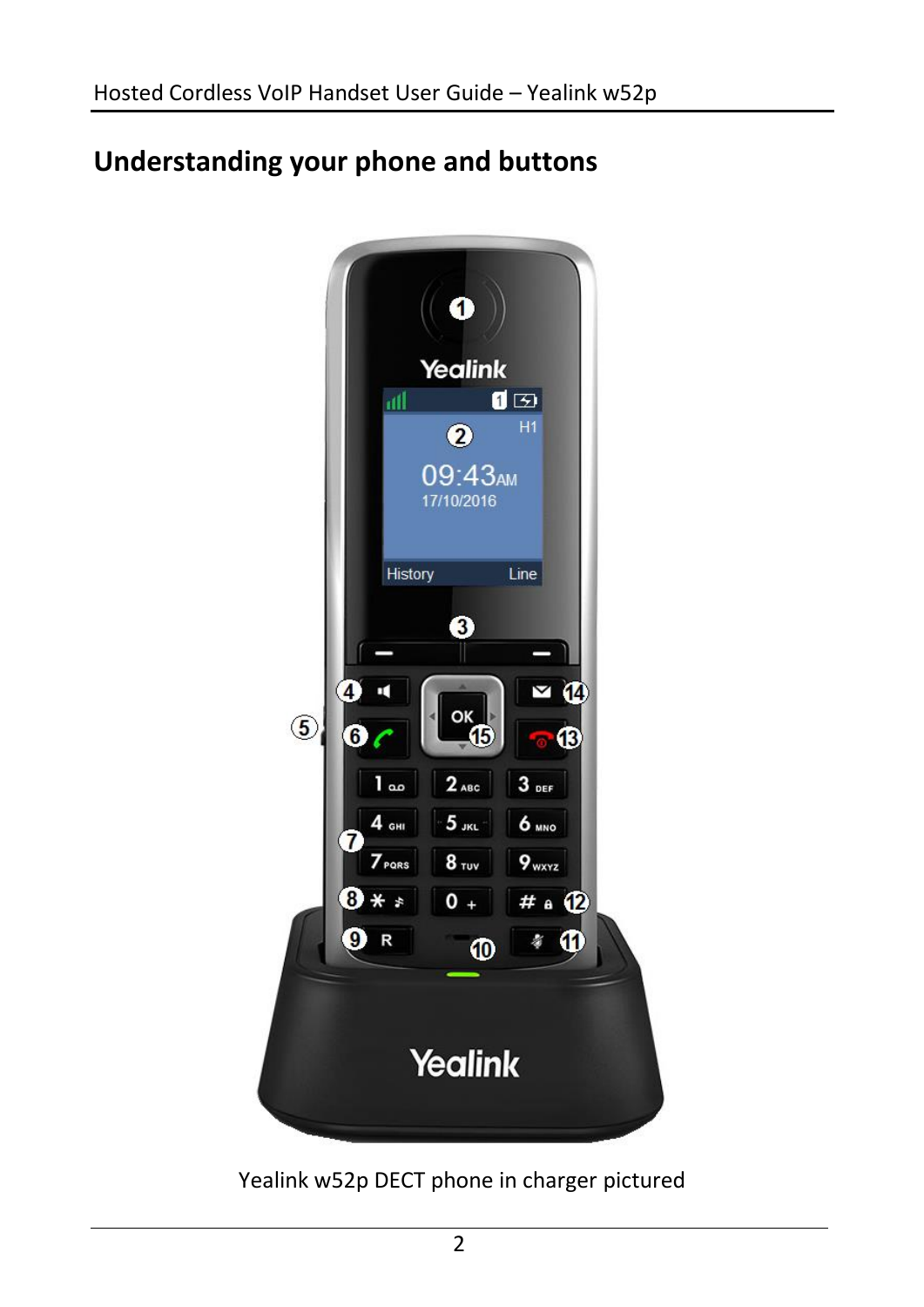| #              | <b>Phone Feature</b>                                                | <b>Description</b>                                                                                                   |  |  |
|----------------|---------------------------------------------------------------------|----------------------------------------------------------------------------------------------------------------------|--|--|
| $\mathbf{1}$   | Earpiece                                                            | Provides sound during call                                                                                           |  |  |
| $\overline{2}$ | <b>LCD Screen</b>                                                   | Displays call information, handset status icons and, prompt<br>messages                                              |  |  |
| 3              | Softkey buttons                                                     | Press a softkey button to perform the action shown on the<br>label above it. The function of each button will change |  |  |
|                |                                                                     | depending on the phone's current operation.                                                                          |  |  |
| 4              | Speakerphone                                                        | Switches between the earpiece and speakerphone modes,                                                                |  |  |
|                | button                                                              | also used to answer an incoming call                                                                                 |  |  |
| 5              | Headset                                                             | Connects to an optional headset                                                                                      |  |  |
|                | Connector                                                           |                                                                                                                      |  |  |
| 6              | Off-hook button                                                     | Answers an incoming call, enters the redial call list and<br>places a call                                           |  |  |
| 7              | Keypad                                                              | Provides digits, letters and special characters in context-<br>sensitive applications                                |  |  |
| 8              | Star button                                                         | Enters the star symbol and toggles silent mode on and off                                                            |  |  |
| 9              | <b>Redirect button</b>                                              | Transfers a call to another extension                                                                                |  |  |
| 10             | Microphone                                                          | Picks up outgoing sound during earpiece and hands-free<br>calls                                                      |  |  |
| 11             | Mute button                                                         | Toggles the mute feature on and off                                                                                  |  |  |
| 12             | Pound button                                                        | Enters the pound symbol, locks or unlocks the handset<br>keypad and switches the input method                        |  |  |
| 13             | On-hook/Power<br>button                                             | Long presses in the menu screen to return to the idle<br>screen.                                                     |  |  |
|                |                                                                     | Long press to turn the handset on or off when the phone is                                                           |  |  |
|                |                                                                     | idle.                                                                                                                |  |  |
|                |                                                                     | Cancels actions, ends calls and rejects incoming calls                                                               |  |  |
| 14             | Message button                                                      | Warns about new voicemail messages and takes you to                                                                  |  |  |
|                |                                                                     | your voicemail or missed call list                                                                                   |  |  |
| 15             | Navigation<br>Press an arrow to scroll in a direction through items |                                                                                                                      |  |  |
|                | <b>Buttons</b>                                                      | displayed on the screen.                                                                                             |  |  |
|                |                                                                     | Left and Right buttons used to adjust the ringer volume                                                              |  |  |
|                |                                                                     | OK button confirms actions or enters the main menu                                                                   |  |  |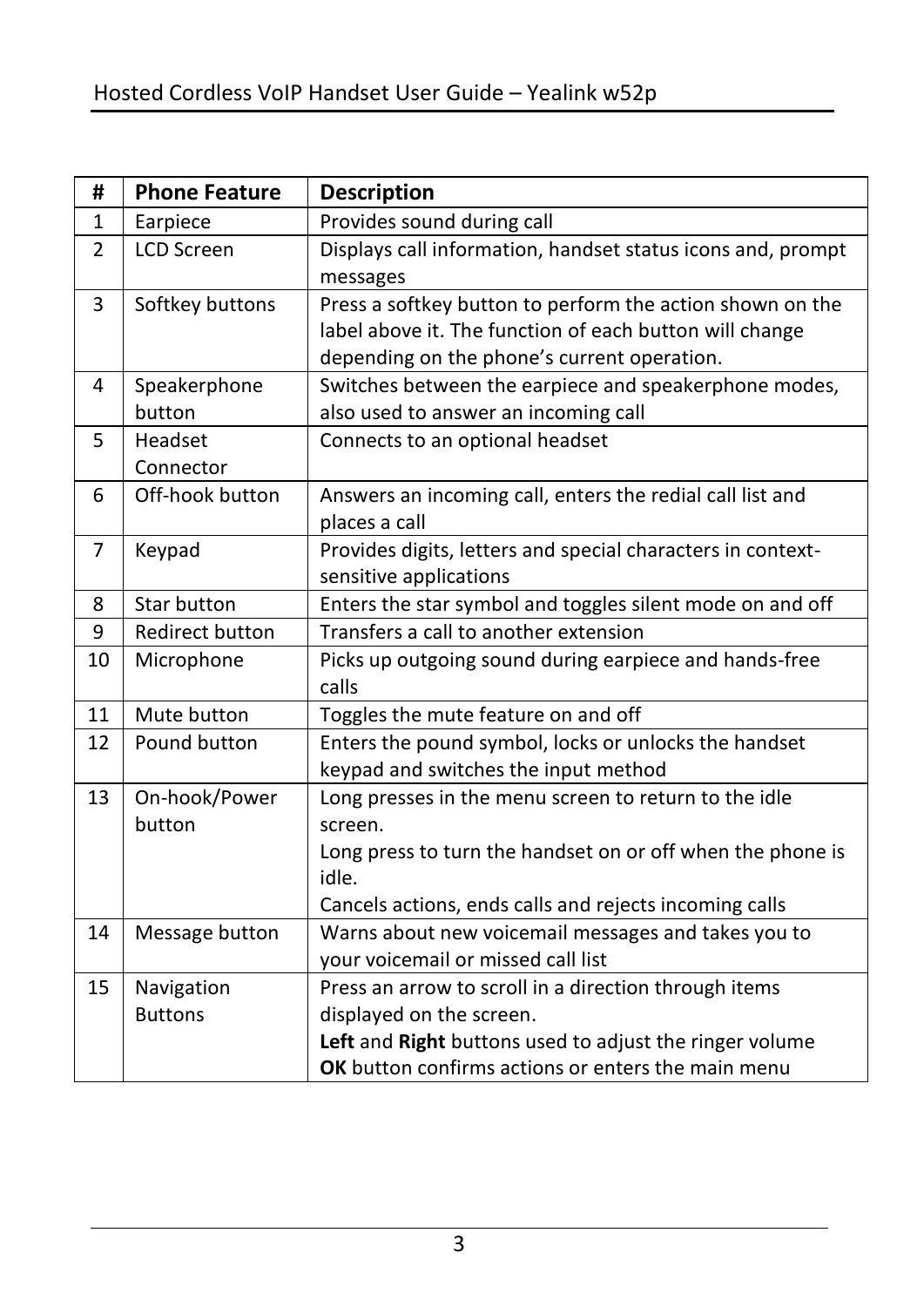### **Understanding the LCD Screen**

The LCD screen is split into three parts; The Status, Text and Soft Key Lines



The table below shows what to expect on each given line of the LCD screen

|                      | On hook:  | Signal strength, internal handset number |  |  |
|----------------------|-----------|------------------------------------------|--|--|
| <b>Status Line</b>   |           | and battery status                       |  |  |
|                      | Off hook: | The line ID                              |  |  |
|                      | On hook:  | Handset name, time and date, caller      |  |  |
| <b>Text Line</b>     |           | information while ringing                |  |  |
|                      | Off hook: | The dialled digits                       |  |  |
|                      | On hook:  | The History and Line soft keys           |  |  |
| <b>Soft Key Line</b> | Off hook: | Various functions according to current   |  |  |
|                      |           | operation                                |  |  |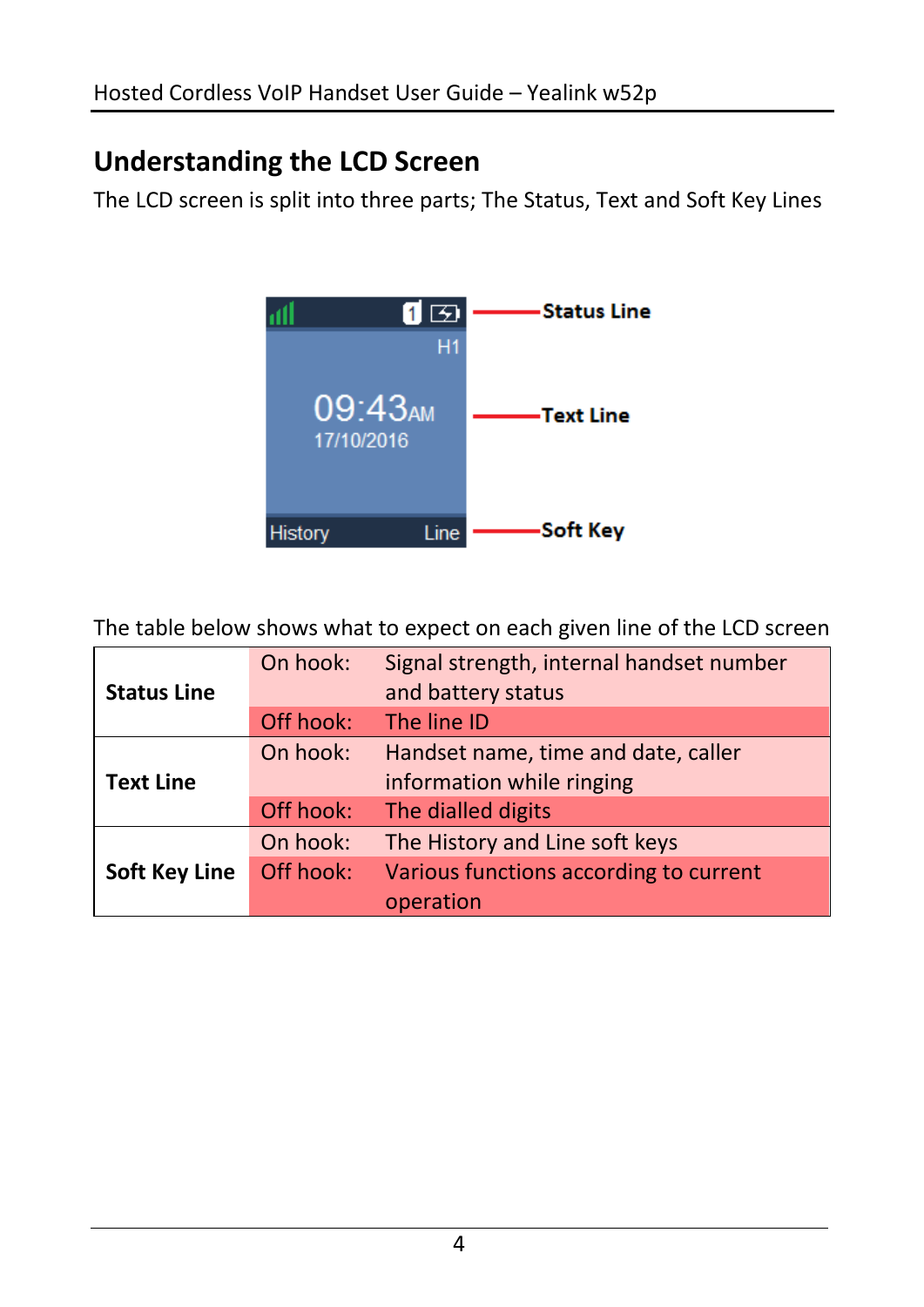Icons appearing on the LCD screen are described in the table below

| <b>Anonymous Call</b>           | <b>Call Hold</b>                |
|---------------------------------|---------------------------------|
| <b>Anonymous Call Rejection</b> | <b>Call Mute</b>                |
| <b>Missed Call</b>              | <b>Unassigned Outgoing Line</b> |
| Voicemail                       | Unusable Line                   |
| <b>Keypad Lock</b>              | Loudspeaker On                  |
| <b>Silent Mode</b>              | <b>Headset Mode On</b>          |
| Do Not Disturb                  | <b>Normal Call</b>              |
| <b>Call Forward</b>             | <b>Conference Call</b>          |

## **Call functions and general use**

#### **Adjusting Volume:**

The default volume set in the phone may not be appropriate, to change do the following:

- **Ringer:** while phone is inactive, press the **Left** and **Right** navigation buttons to the desired volume, press the **save** soft key to set the volume.
- **In call volume:** While a call is active, press the **Left** and **Right** navigation buttons to the desired volume, this will save automatically when this function times out after a few seconds.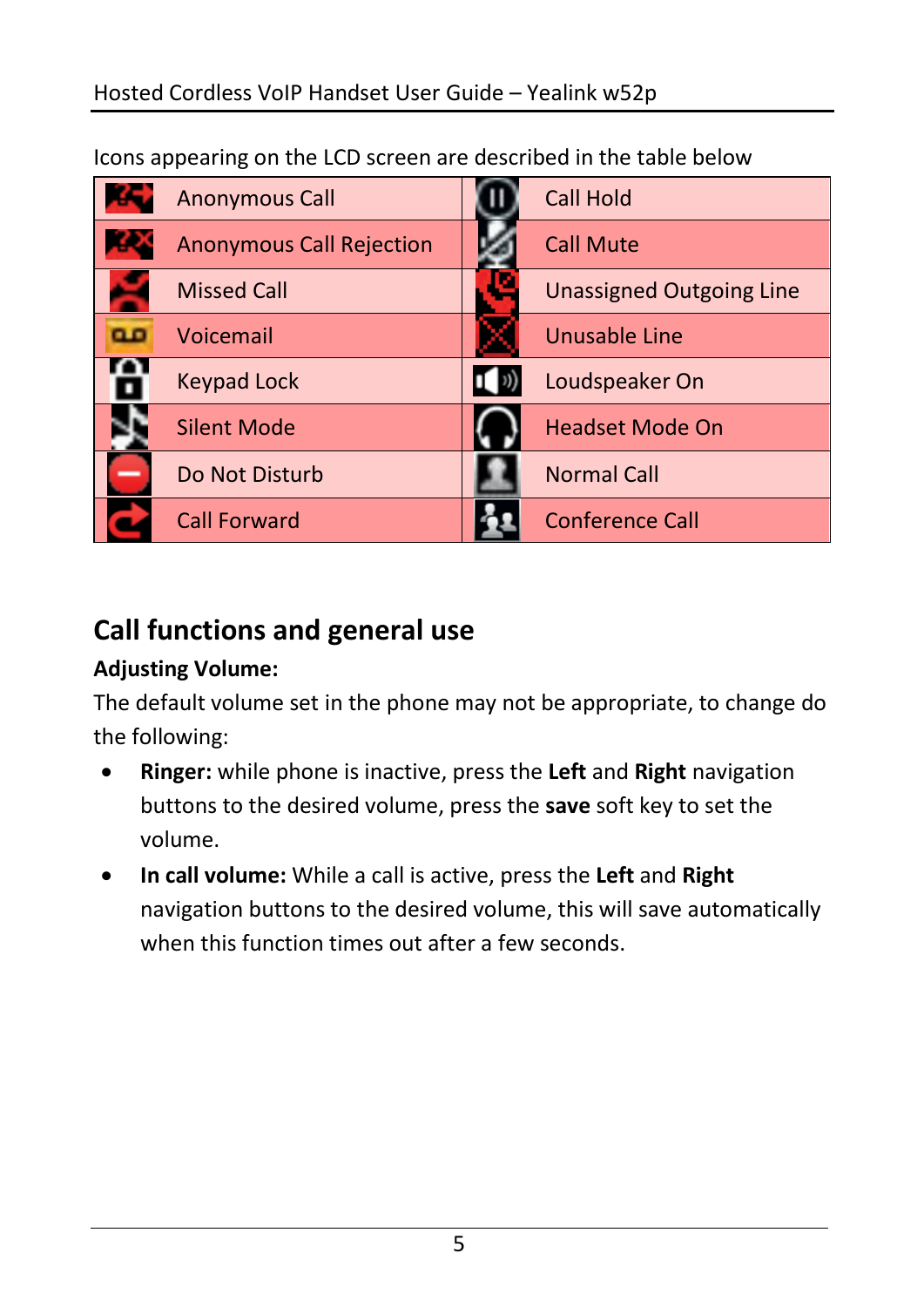#### **Answering a Call:**

To answer a call, when phone is ringing;

- Press the Off-hook or **Accept** soft key button and listen to the earpiece, or
- Press the Speaker button and listen via the phone's loudspeaker, or
- With the (optional) headset attached, press the **Accept** soft key button to communicate through the headset

#### **Answering When on Another Call:**

To answer an inbound call while already on another call, press the Offhook, Speaker or **Accept** soft key buttons. The original call will be placed on hold.

#### **Ending a Call:**

Press the On-hook button

#### **Initiating a Call:**

To initiate a call enter the digits you wish to dial using the keypad, when finished do one of the following to dial:

- Press the Off-hook or **Accept** soft key button and listen to the earpiece, or
- Press the Speaker button and listen via the phone's loudspeaker, or
- With the (optional) headset attached, press the **Accept** soft key button to communicate through the headset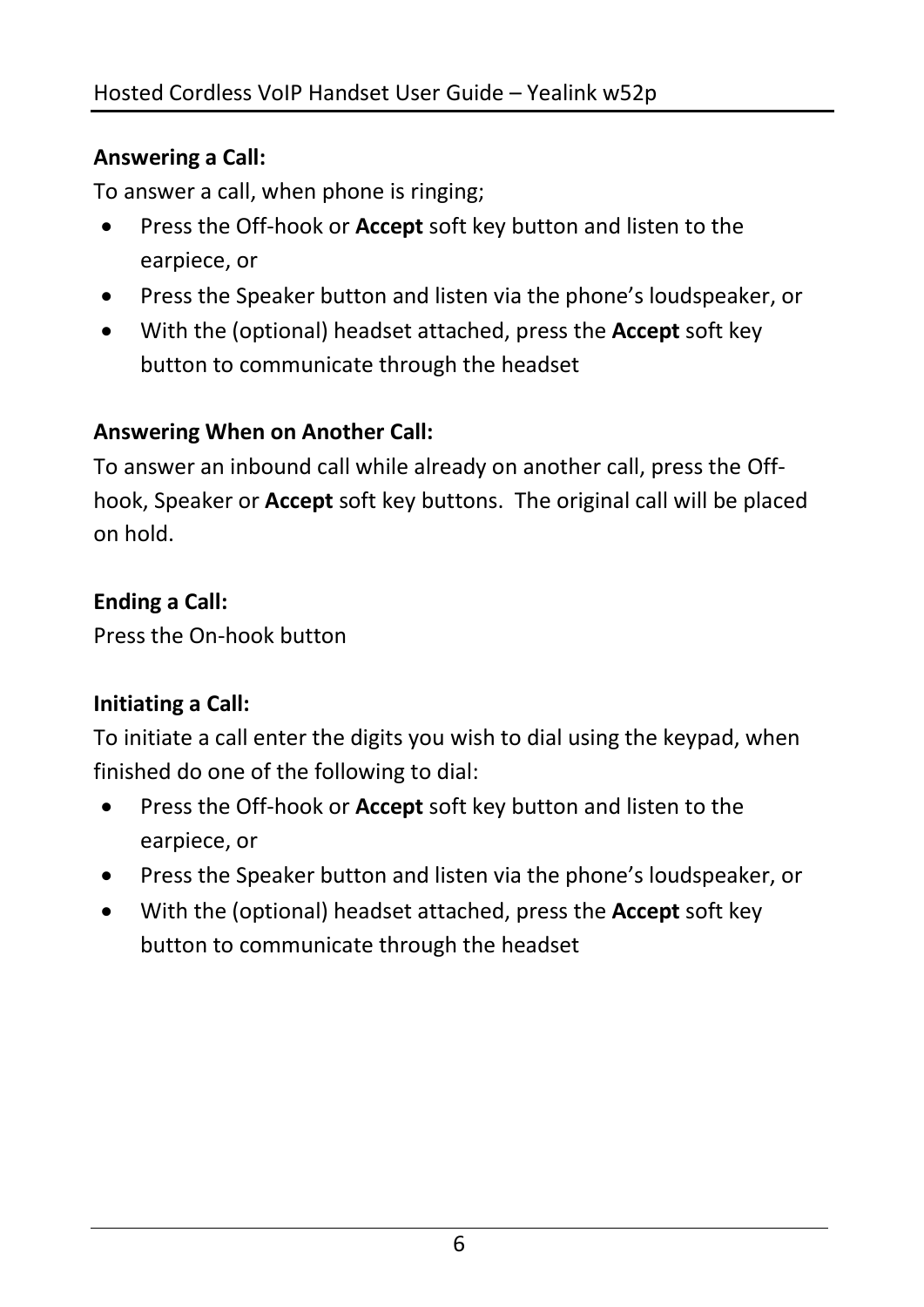#### **Redial:**

Dial a previously dialled number

- 1. Press the Off-hook button to display the Redial List
- 2. Use the **Up** and **Down** navigation buttons to select the number you wish to dial
- 3. Once selected press either the Off-hook button or Speaker button to initiate a call.

#### **Call History:**

To view the call history of the handset:

- 1. When the phone is idle, press the **History** soft key
- 2. Using the **Up** and **Down** navigation buttons scroll through the Call History menu
- 3. Select the category of call history by pressing the **OK** button or **OK** soft key
- 4. Use the On-hook button to move backwards in the Call History menu

#### **Using Hold and Resume:**

You can place an active call on hold at any time, there is a limit of 1 active call being placed on hold at any given time

- 1. Press the **Options** soft key during a call
- 2. Using the **Up** and **Down** navigation buttons, select **Hold** and press the **OK** button.

To resume a call that is on hold, do one of the following:

- Press the **Resume** soft key
- Press the Speaker button
- Press the Off-hook button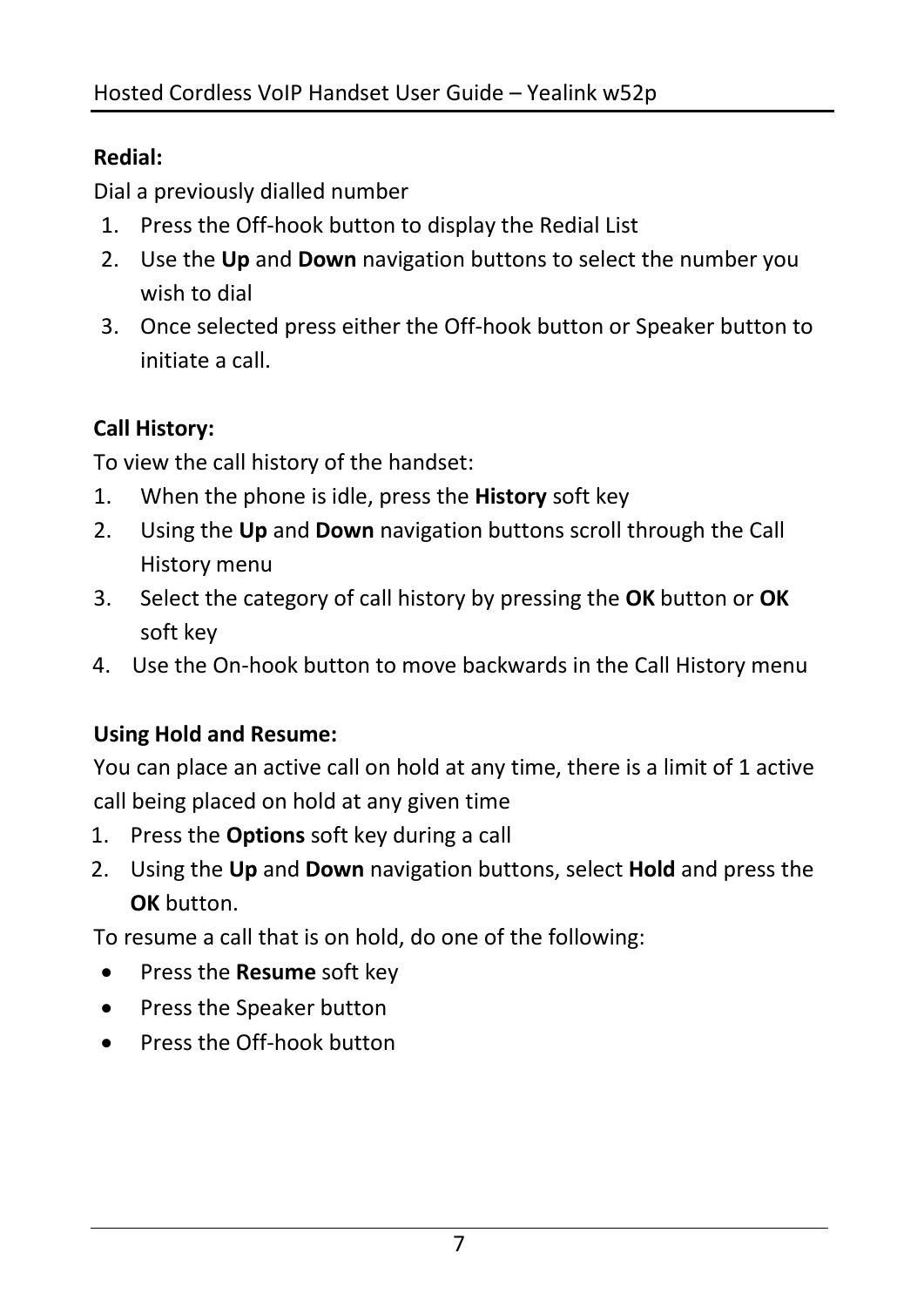#### **Mute a call:**

When mute is enabled you can hear the other party but they cannot hear you.

- To mute a call press the Mute button, the Call Mute icon will appear on the screen
- To unmute press the Mute button, the Call Mute icon disappears from the screen

#### **Call Forward:**

Call Forwarding will divert all incoming numbers to another number.

- 1. Press the **OK** button to enter the main menu
- 2. Use the **Up** and **Down** navigation buttons to select Call Forward and press the **OK** button or **OK** soft key
- 3. Use the Up and Down navigation buttons to select the desired line and press the **OK** button or **OK** soft key
- 4. Use the **Up** and **Down** navigation buttons to select the desired forwarding type
	- **Always Forward** Incoming calls are immediately forwarded
	- **Busy Forward** Incoming calls are immediately forwarded if the line is busy
	- **No Answer Forward** Incoming calls are forwarded if not answered after a period of time

Press the **Left** or **Right** navigation buttons to select Enabled from the Status field

- 5. Enter the destination number you want to forward incoming calls to in the Target field
	- a. Press the **Left** or **Right** navigation buttons to select the desired ring time before forwarding (if No Answer Forward is selected)
- 6. Press the **Save** soft key to accept the change
- 7. The Call Forward icon will now be displayed on the idle screen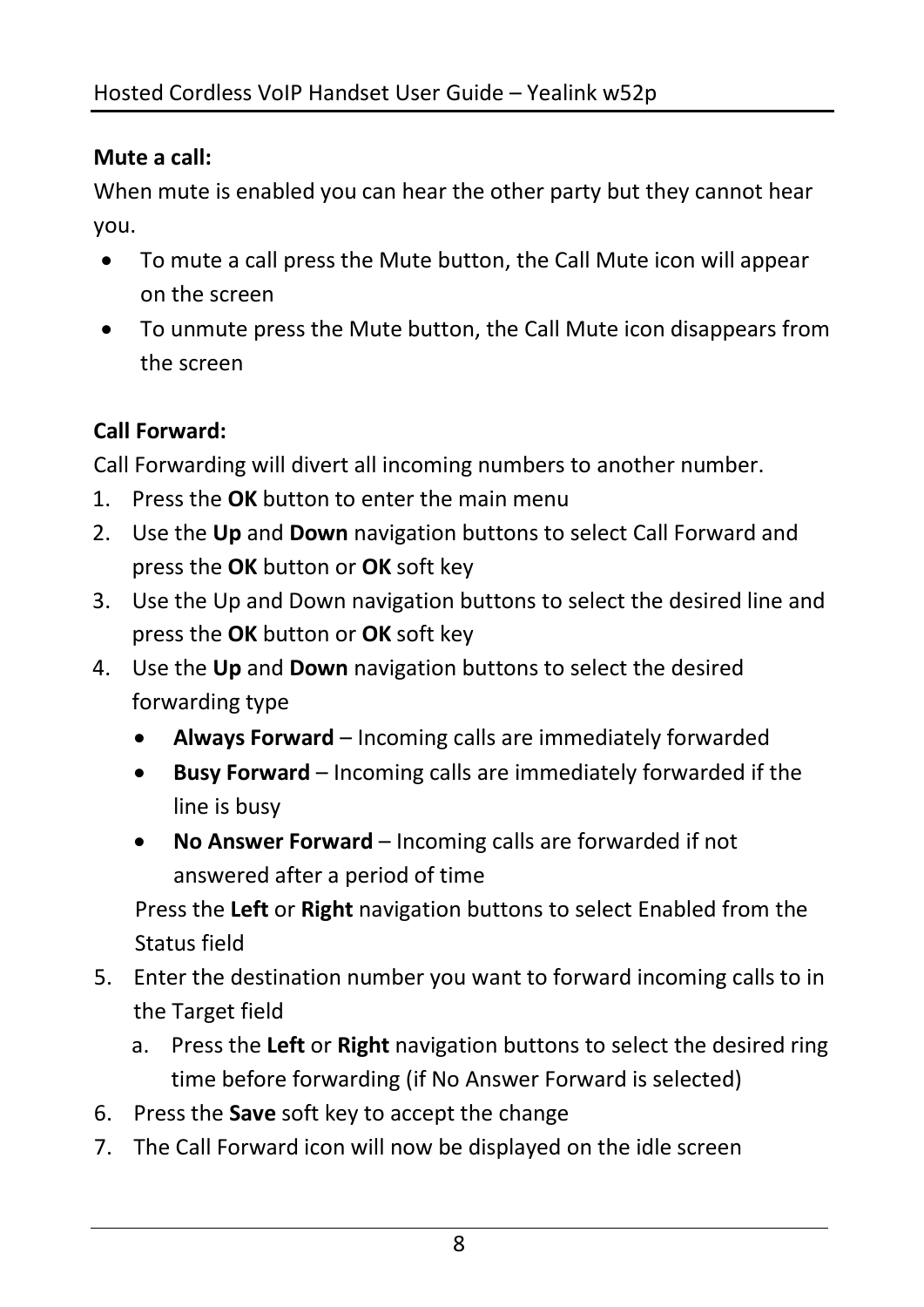# **Transfer a call:**

There are 3 transfer methods:

- **Blind Transfer** Transfer a call directly to another party without consulting
- **Semi-Attended Transfer** Transfer a call when receiving the ring-back
- **Attended Transfer** Transfering a call with prior consulting

#### **Blind Transfer**

- 1. Press the **Options** soft key during a call, and select Blind Transfer
- 2. Do one of the following:
	- Enter the destination number you want to transfer the call to and press the Redirect or **OK** button, or
	- Press the **Directory** softkey, select the desired contact and press the **Call** soft key

#### **Semi-Attended Transfer**

- 1. Press the **Options** soft key during a call, and select Transfer
- 2. Do one of the following:
	- Enter the destination number you want to transfer the call to and press the **OK** button or **Transfer** soft key to dial out
	- Press the Directory soft key, and select the desired contact, then press the **Call** soft key
- 3. Press the Redirect button or the **Transfer** soft key to complete the transfer when receiving the ring-back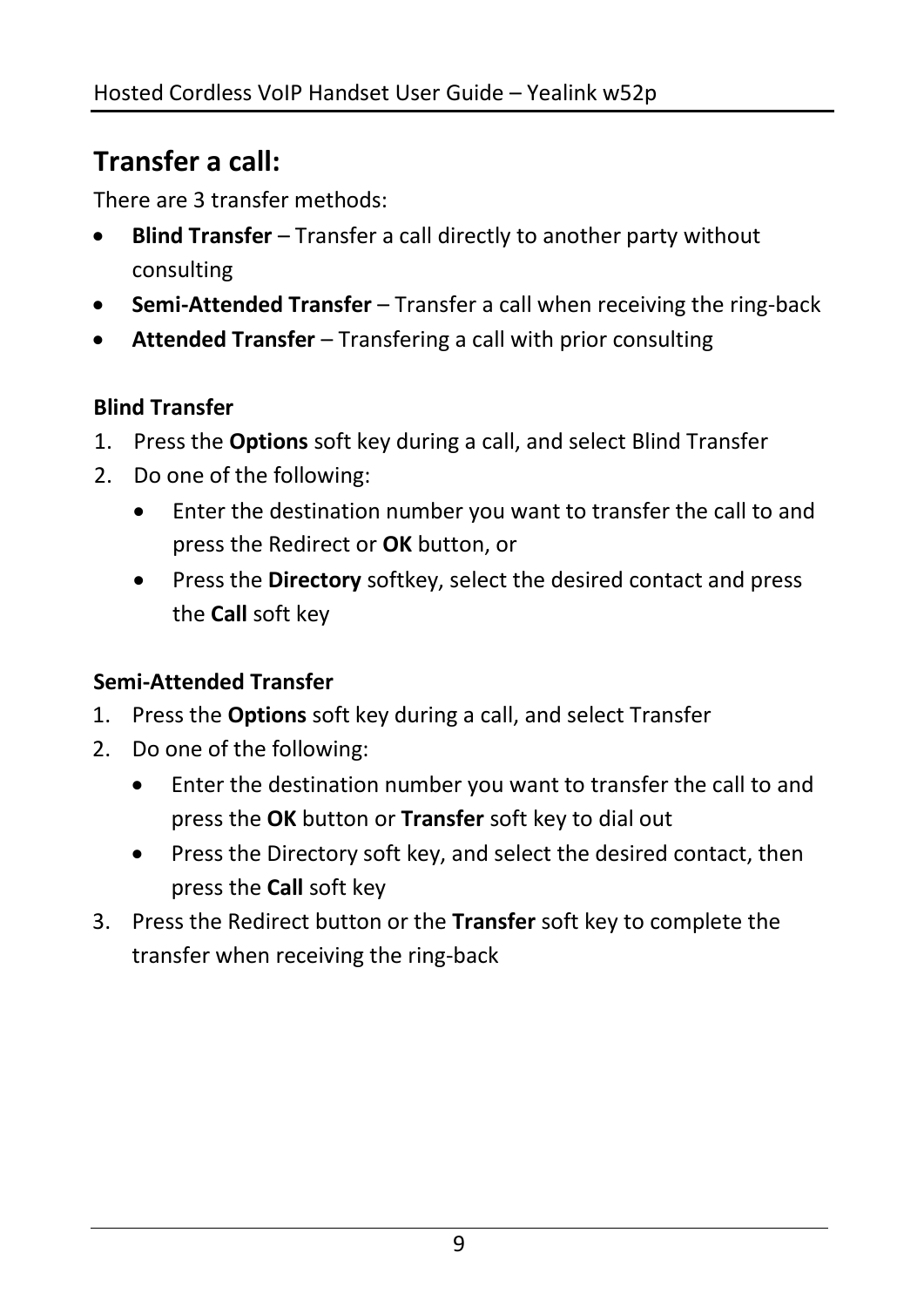#### **Attended Transfer**

- 4. Press the **Options** soft key during a call, and select Transfer
- 5. Do one of the following:
	- Enter the destination number you want to transfer the call to and press the **OK** button or **Transfer** soft key to dial out
	- Press the Directory soft key, and select the desired contact, then press the **Call** soft key
- 6. You are now connected with the other party, if they wish to receive the call, press the Redirect button or the **Transfer** soft key to complete the transfer.

#### **Do Not Disturb:**

Do Not Disturb puts the phone in a constant "busy" state, this will redirect all incoming calls to voicemail

- 1. To active Do Not Disturb, press the **OK** button to enter the main menu.
- 2. Using the **Up** and **Down** navigation buttons, select Do Not Disturb and press the **OK** button.
- 3. Using the **Up** and **Down** navigation buttons to select the desired line and press the **OK** button.
- 4. Press the **Left** or **Right** navigation buttons to select Enabled from the Status field
- 5. Press the **OK** soft key to accept the change.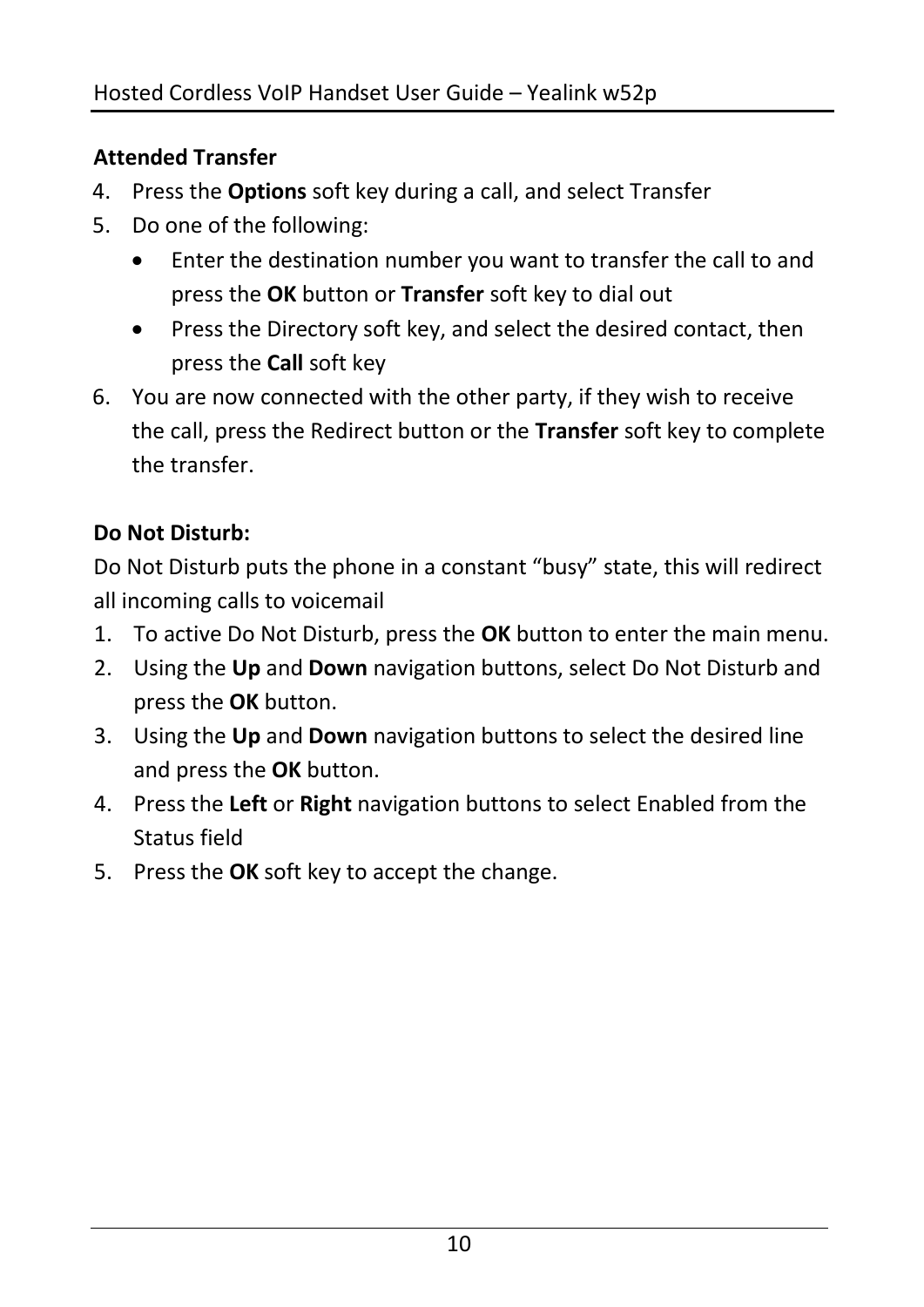# **Speed Dial:**

A speed dial is a pre-programmed phone number (or extension) associated with a single digit on the keypad. Assigned speed dials can be from 2-9.

#### **Assigning Speed Dial destinations**

- 1. Press the **OK** button to enter the main menu
- 2. Using the **Up** and **Down** navigation buttons to select Telephony, press the **OK** button
- 3. Using the **Up** and **Down** navigation buttons to select Speed Dial, press the **OK** button
- 4. Using the **Up** and **Down** navigation buttons to select the desired speed dial key and press the **Assign** soft key
- 5. Press the **OK** button to select the Directory where the contact is stored
- 6. Using the **Up** and **Down** navigation buttons to select the desired contact, press the **OK** soft key

#### **Dialling a Speed Dial destination**

1. Press the speed dial key (digit on the keypad) for several seconds when the handset is idle. The number assigned to this speed dial key is then dialled.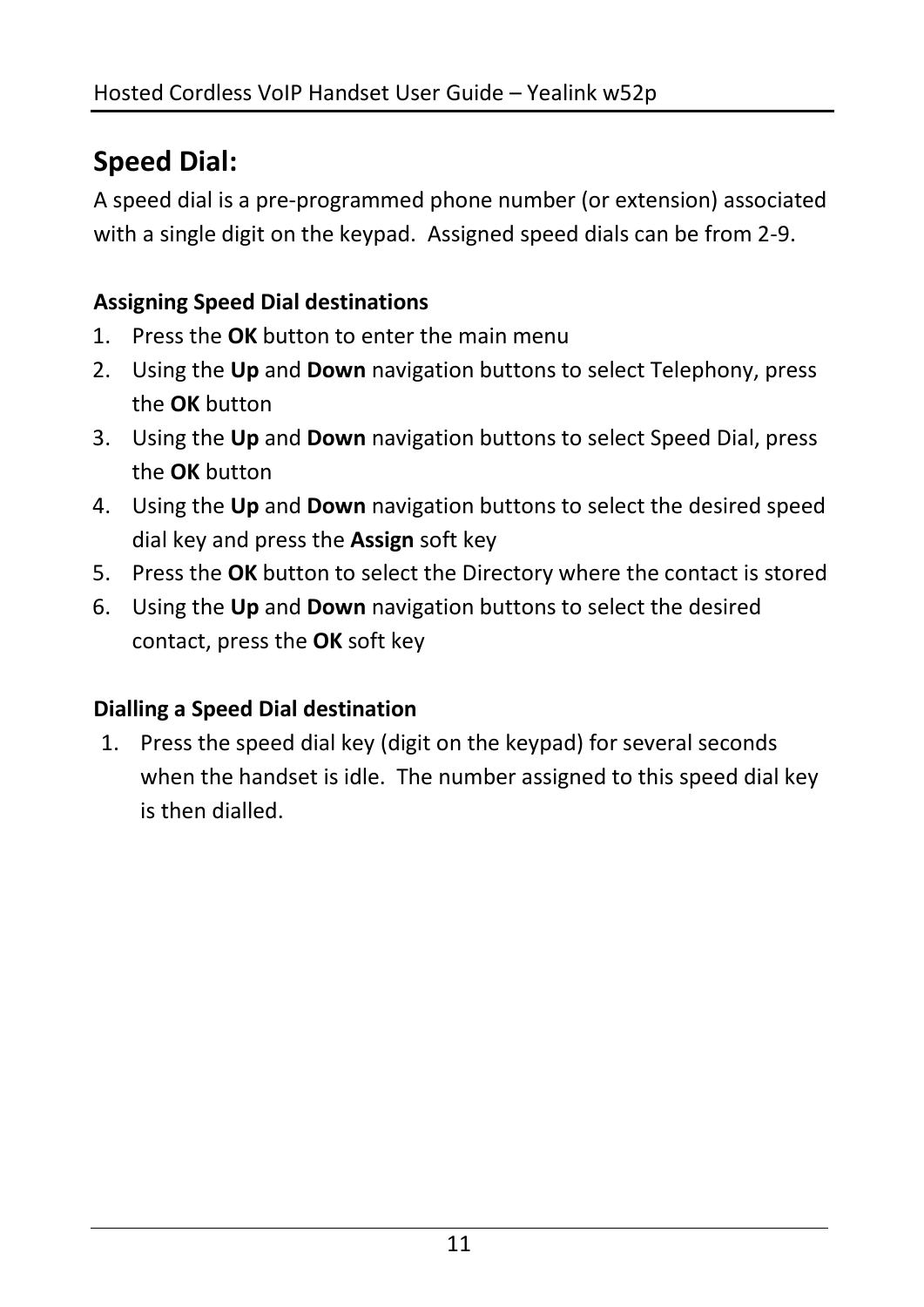### **Voicemail Operations**

Voicemail, also known as a message bank are voice messages left by a caller when a phone is busy or not answered

#### **Create Voicemail Greeting**

The Voicemail Greeting is the recording a caller will hear if they reach the Voicemail mailbox. To create a personalised greeting:

- 1. Press the Message button
- 2. When prompted, enter your voicemail password Default password: 0000#
- 3. Press 5 to enter "Advanced Options" menu
- 4. Press 1 to enter "Record a Greeting" menu
- 5. Select a number for this greeting between 1 and 9 on the keypad
- 6. Record your message then press any key to end the recording.
	- a) Press 1 to listen to the greeting
	- b) Press 2 to save the greeting, this will return you to the "Advanced Options menu"
	- c) If you're not happy with the recording, press 3 to re-record the greeting
- 7. To select the recorded greeting as your Voicemail greeting, while in the "Advanced Options" menu, press 2 then enter the greeting number to be used using the keypad. (press 0 to use the default extension greeting)
- 8. Hang up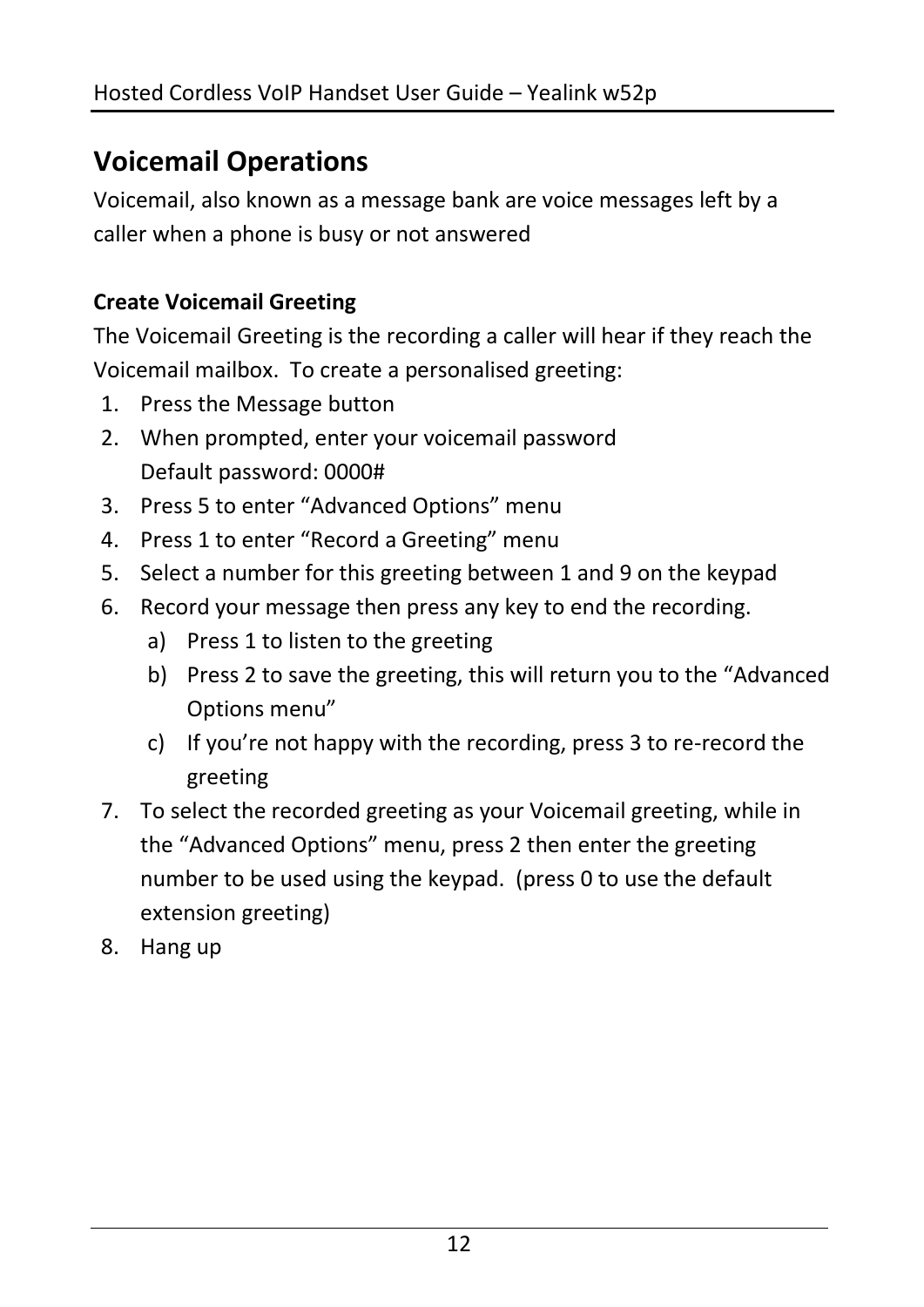#### **Leave a Voicemail Message**

If a destination is busy or unavailable you may be redirected to voicemail

- 1. When prompted, record your voicemail message then press any key to end the recording (or hang up)
- 2. If a key is pressed to end the recording, you have these options:
	- a) Press 1 to listen to the voicemail message
	- b) Press 2 to save the voicemail message
	- c) Press 3 to re-record the voicemail message

#### **Retrieve Voicemail Messages**

Voicemail messages are available either through the handset or if enabled, via email. Voicemail messages older than 2 weeks will be removed from your phone automatically, this has no effect on the voicemail messages in your email.

#### **Accessing via the handset:**

- 1. Press the Message button
- 2. If prompted, enter your voicemail password Default password: 0000#
- 3. You have the following options in the Voicemail menu
	- a) Press 1 to listen to new messages
	- b) Press 2 to listen to saved messages
- 4. After listening to the message, perform one of the following actions
	- a) Press 1 to listen again
	- b) Press 2 to save
	- c) Press 3 to return call
	- d) Press 7 to delete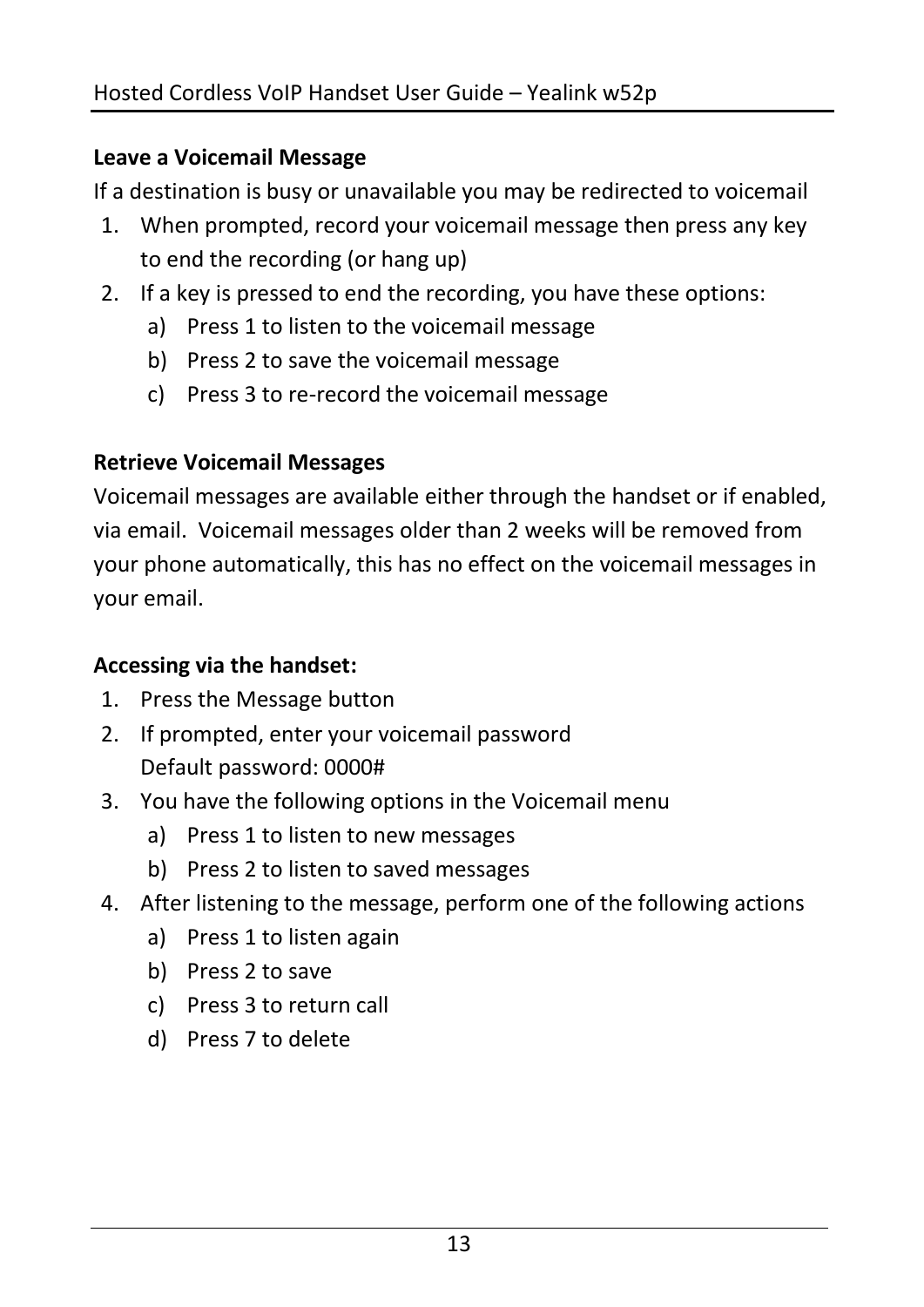# **Conference Calls**

Conference calls, also known as a party line allow multiple people to speak to each other at the same time.

#### **Establish a 3 party conference call using your phone**

- 1. Dial the first party
- 2. After the other party has picked up, press the **Options** soft key, using the **Up** and **Down** navigation keys, select Conference and press the **OK** button
- 3. Do one of the following:
	- Enter the number of the second party and press the **OK** button or the **Conf** soft key, or
	- Press the Directory soft key and using the **Up** and **Down** navigation buttons select the desired contact and press the **Call** soft key
- 4. When the second party answers the call, you can consult with them before adding to the conference. Press the **Conf** soft key to join all parties